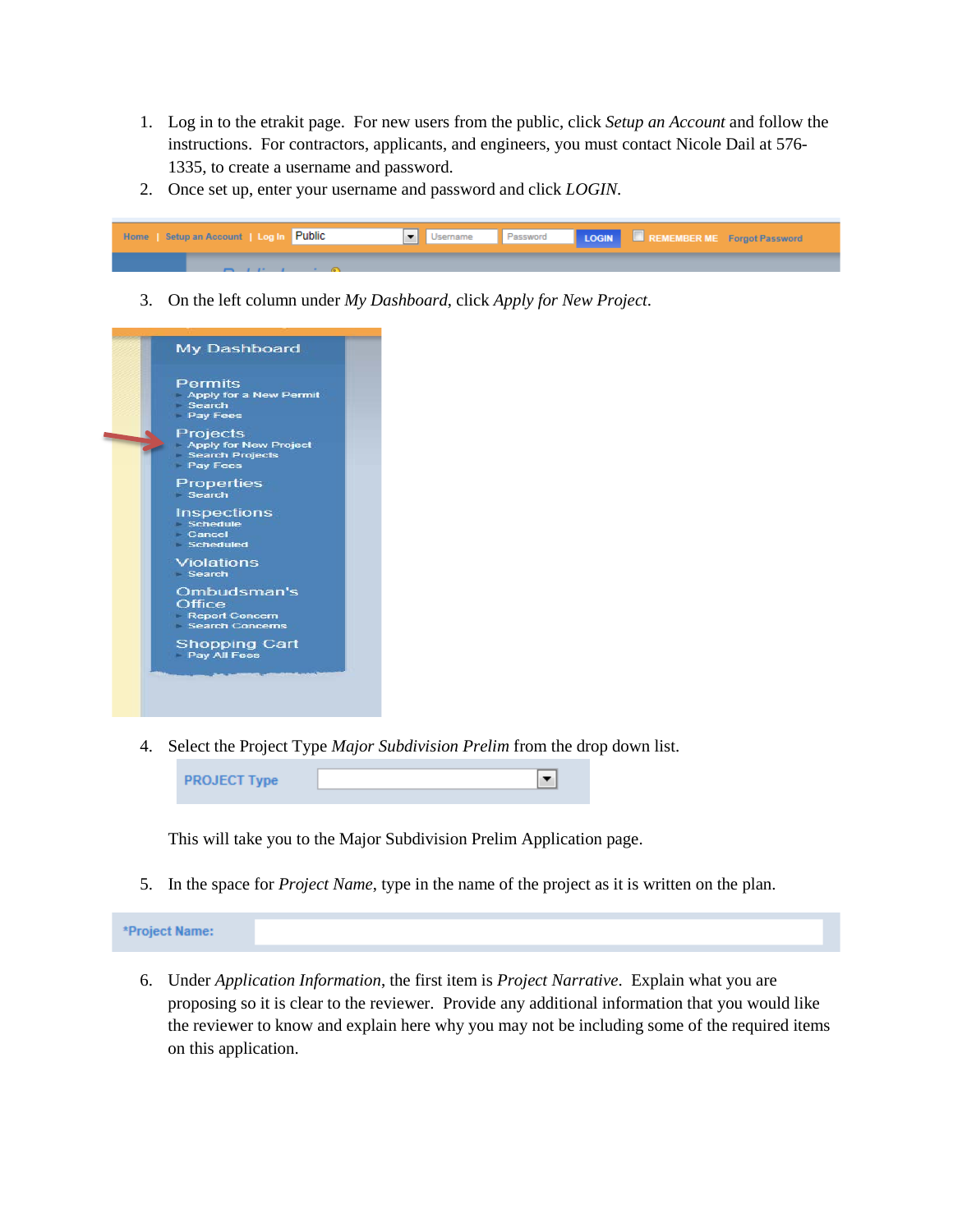

7. Tax map numbers should be entered in the format of #####-##-##. If there are multiple parcels, separate each tax map number with a comma.



8. # of new lots created- If one existing parcel is being subdivided into 10 lots then the # of new lots created is 9. (This is important for calculating the correct fees.) Enter this number here.



9. # of acres- Enter the total number of acres shown on the plat in numerical form. For example, 12.34.

10. Preliminary Plan Uploaded- Check the box to confirm that you have uploaded the preliminary plan (in .pdf format) for review. The upload function is further down the application page.



11. Landscape Plans Uploaded- Check the box to confirm that you have uploaded the landscape plans (in .pdf format) for review.



12. DHEC NOI Uploaded- Check the box to confirm that the signed DHEC Notice of Intent form has been uploaded.



13. Stormwater calculations Uploaded- Check the box to confirm that the stormwater calculations document has been uploaded.

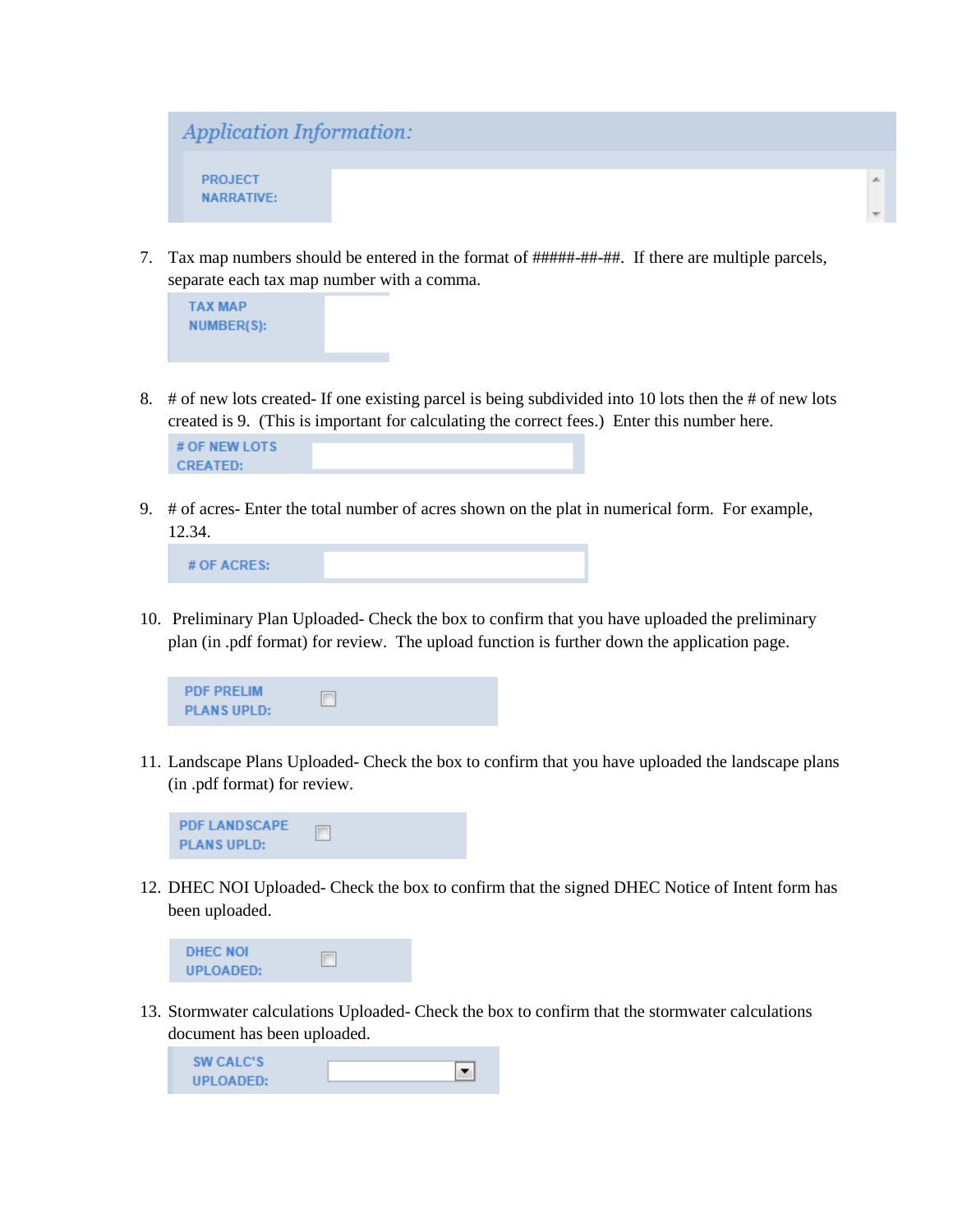14. Select the appropriate choice from the drop down menu and proceed to upload the documents. SCDOT encroachment permit is required for all work performed within the SCDOT Right of Way.

A copy of the encroachment permit application submitted to SCDOT is sufficient to upload for this item.

| <b>ENCRCHMNT APP</b> |  |
|----------------------|--|
| UPLOADED:            |  |

15. The county requests that you provide a DXF/DWG version of the preliminary plans, if available.



16. Preliminary plans require a GIS digital submittal. For more information, clic[k here.](http://www.rcgov.us/Portals/0/Departments/Planning/DDSStandards.pdf)



17. If you have not already requested the road names, please complete [this form](http://www.richlandonline.com/Portals/0/Departments/Planning/Forms/ReservedNameApplication.pdf) and upload it as part of your submittal.

| <b>RESERVE ROAD</b> |  |
|---------------------|--|
| <b>NAME UPLD:</b>   |  |

18. Under the **Location** heading, select Search by TMS#. Then type in the tax map number for the parcel, in the format #####-##-##, and click the Search button.

| Location                                       |               |
|------------------------------------------------|---------------|
| Enter all or part of the TMS# and press search |               |
| TMS# - 11401-02-02<br><b>Search By</b>         | <b>SEARCH</b> |
|                                                |               |

After clicking Search, a list of tax map numbers will appear. Click on the correct parcel.